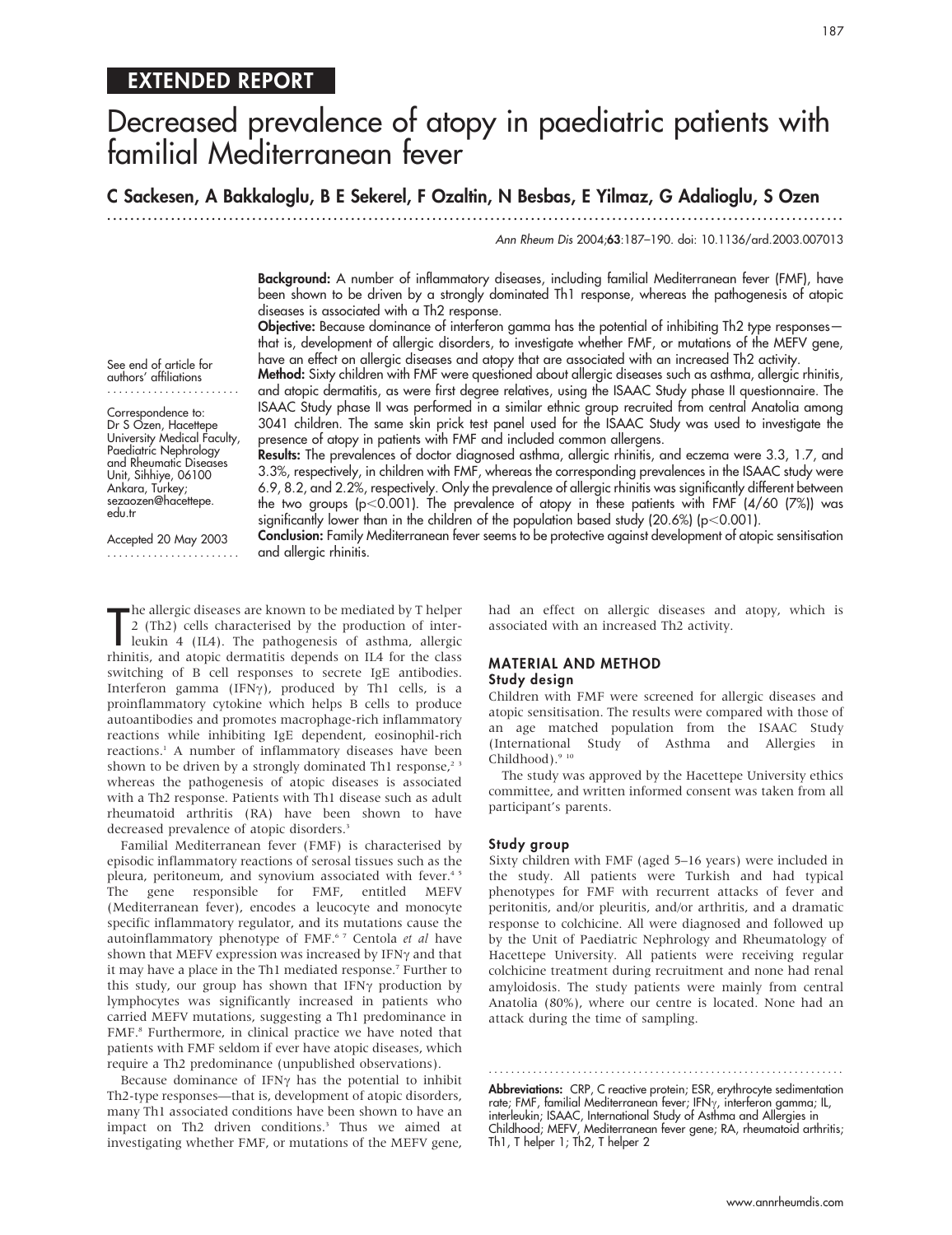All patients were questioned about allergic diseases such as asthma, allergic rhinitis, and atopic dermatitis, as were first degree relatives, using the ISAAC Study phase II questionnaire,11 12 which has previously been validated within the Turkish population. Parents were asked if a doctor had ever diagnosed asthma, hay fever, or eczema in their child. Children were defined as having asthma or atopic dermatitis if the diagnosis was previously made by a doctor. This was also the case for the diagnosis of allergic rhinitis in the presence of documented atopy. The questionnaire included questions on the current wheezing and ever wheezing. Current wheezing was defined as wheezing occurring within the past 12 months.

In addition, the questionnaire included questions on the history of atopic diseases in parents and FMF in the first degree relatives. The number of siblings and several other potential confounding factors, such as environmental tobacco smoke, attendance at day care, indoor pets, and indoor humidity, were asked about.

All the face to face interviews and allergy investigation was performed by two doctors (CS, BES).

The ISAAC Study phase II was conducted among children in Ankara, located in central Anatolia. Our study was performed in a similar ethnic group recruited from central Anatolia. The ISAAC Study was performed among 3041 children aged between 9 and 11 years old, between 1999 and 2000 and aimed at determining the prevalence of the atopic diseases and the role of contributing factors. The skin prick tests were performed on all study subjects with 11 common allergens.

#### Laboratory

Levels of total serum IgE (Pharmacia, Sweden) were measured in all our patients with FMF and in a randomly selected subgroup of 350 from the ISAAC study population. Routine management of the patients with FMF included determination of erythrocyte sedimentation rate (ESR) and C reactive protein (CRP) in order to investigate the disease activity. MEFV (the Mediterranean fever gene) mutation analysis was available in 58 of the patients. The hot spot exon 10, which harbours 14 mutations including M694V, M680I, V726A, and M694I, was first analysed by denaturing gradient gel electrophoresis. According to the band pattern, subsequent analysis was done either by restriction endonuclease enzyme digestion or sequencing. Furthermore, E148Q in exon 2 was analysed by restriction endonuclease enzyme (BstNI) digestion.13

The same skin prick test panel used for the ISAAC Study was used to investigate the presence of atopy in patients with FMF and included common allergens of Dermatophagoides pteronyssinus, D farinae, grass mix, weed mix, tree mix, Alternaria, Cladosporium, cockroach, cat dander, cow's milk, and egg yolk of standardised extracts (ALK, Denmark or Allergopharma, Germany). Children with a wheal reaction  $\geq$ 3 mm, after subtraction of the reaction from the negative control, to one or more of the allergen tested, were considered to be atopic.

#### Statistical method

Results were expressed as the mean (SEM) or percentages with 95% confidence interval (CI). Group comparisons were made using  $t$  test for population proportion. Two sided  $p$ values <0.05 were considered significant. All analyses were performed using the SPSS 11.0 program.

#### RESULTS

Sixty children (36 boys, 24 girls) diagnosed as FMF with a mean (SEM) age of 11.8 (0.4) years were included in the study. The mean (SEM) duration of the disease was 7.3 (0.4)

|                                    | <b>FMF</b> study | <b>ISAAC</b> study |
|------------------------------------|------------------|--------------------|
| <b>No</b>                          | 60               | 3041               |
|                                    | 11.8(0.4)        | 9.1(0.5)           |
| Age (year)*<br>Boys/girls          | 36/24            | 1536/1505          |
| Duration of FMF* (years) 7.3 (0.4) |                  |                    |

years (table 1). The usual, onset of symptoms of FMF had occurred between the ages of 1 and 2 years.

All the patients were receiving colchicine treatment with an attack free period of at least 6–12 months. The mean (SEM) of ESR and CRP levels of the patients were 18.0 (2.0) mm/1st h and 4.4 (0.7) mg/l, respectively. Mutation analysis showed homozygosity or compound heterozygote state in 50 of the tested patients. Among these 65% carried the M694V allele.

The prevalences of doctor diagnosed asthma, allergic rhinitis, and eczema in FMF were 3.3, 1.7, and 3.3%, respectively, whereas the prevalences achieved in the ISAAC study were 6.9, 8.2, and 2.2%, respectively. Comparison of the prevalences showed that only the difference in the prevalence of allergic rhinitis between the two groups was significant ( $p<0.001$ ) (table 2).

The prevalences of current wheezing in this study and the population based study were 13.3% and 11.5% ( $p = 0.58$ ), respectively, whereas prevalences of wheezing history were 25% and 22.2% ( $p = 0.46$ ), respectively, without any statistical significance between the two groups.

The prevalence of atopy (6.7%) in patients with FMF was significantly lower than in the children (20.6%) of the population based study ( $p$ <0.001). The prevalence of allergic diseases among the parents of patients with FMF (6.7%) was significantly lower than that in the population based study  $(49.5\%)$  (p $< 0.001$ ). The prevalences of asthma, allergic rhinitis, and atopic dermatitis in the parents of the children with FMF and the population based studied cases were 5%  $\nu$ 5.2% (p = 0.94), 1.7% v 33% (p < 0.001), and 0% v 9.8%  $(p<0.001)$ , respectively.

The mean (SEM) values of IgE in FMF and the population based study were 35.0 (5.3) kU/l and 43.9 (3.1) kU/l, respectively. The mean (SEM) percentage of eosinophils in the peripheral blood of patients with FMF was 2.1 (0.2%) (min: 0.2 and max: 8.6). Unfortunately, the eosinophil count was not determined in the population based study (ISAAC).

## **DISCUSSION**

FMF is the most common autoinflammatory disease throughout the world. The carrier rate is as high as 1/5 in the ethnic groups that are most commonly affected.<sup>13 14</sup> The high prevalence of this mutation has led to speculations on the possible advantages of this state. In view of the decreased prevalence of asthma in carriers and patients, it has been speculated that FMF may confer protection against asthma.15 16 A reduction in the prevalence of atopic diseases has also been clearly shown in other Th1 associated diseases, including adult RA.<sup>3</sup> In fact it has been suggested that patients with RA may benefit from Th2 activity.

Our clinical observations had suggested to us that allergic problems were rare in patients with FMF. There is no report that colchicine modifies the cutaneous responsiveness in skin prick tests<sup>17</sup> and no report that it has a therapeutic effect on atopic dermatitis. Although the prevalence of asthma is not significantly different in patients with FMF, we can say that previous studies concluded that colchicine had no treatment effect on asthma.<sup>18</sup> Because colchicine does not have an antiallergic action we do not believe that the decreased atopic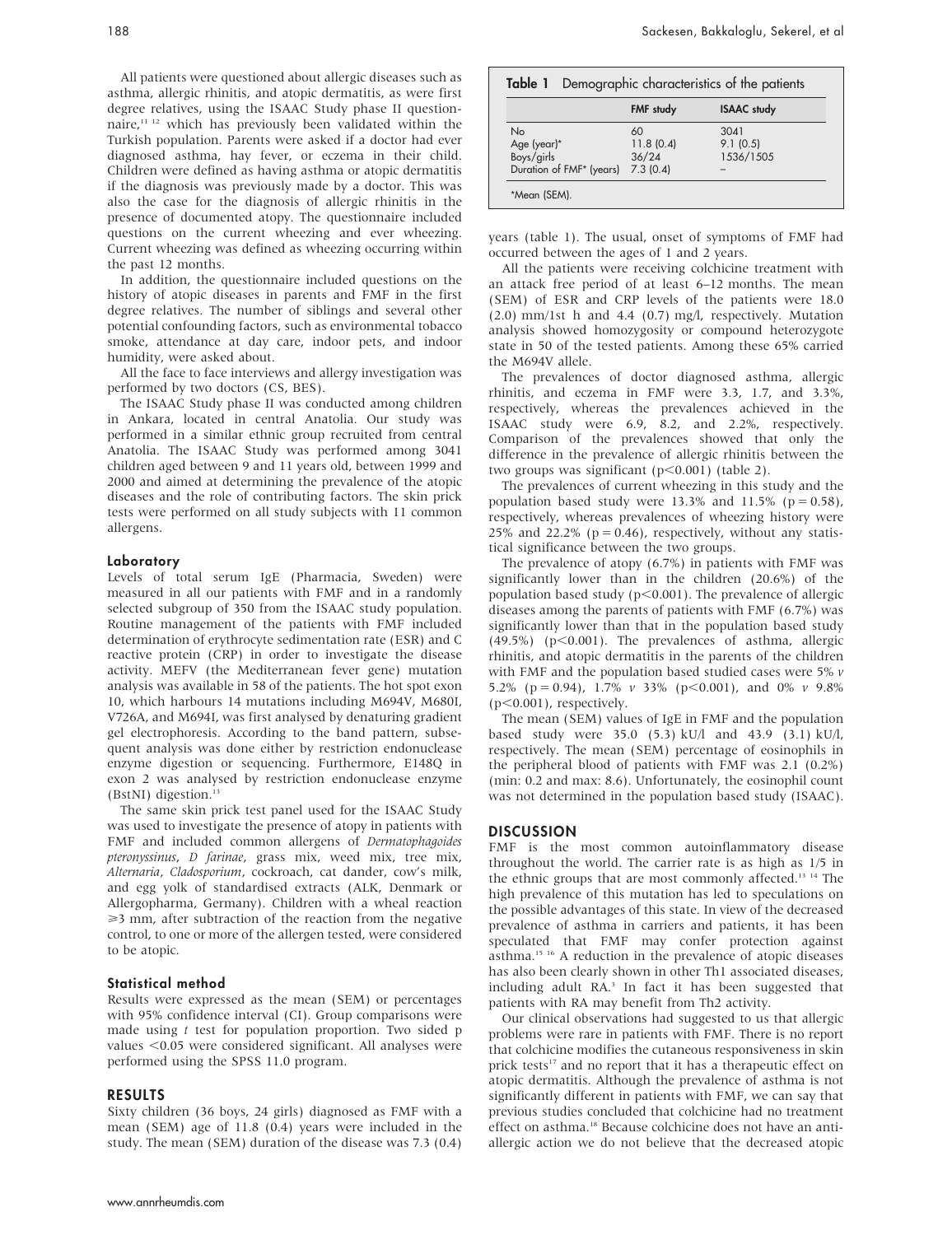|                                     | FMF study (%)<br>$(95% \text{ CI})$ | ISAAC study (%)<br>(95% CI) | p Values  |
|-------------------------------------|-------------------------------------|-----------------------------|-----------|
| Doctor diagnosed asthma             | $3.3$ (1.2 to 7.8)                  | 6.9 $(5.9 \text{ to } 7.8)$ | NS        |
| Doctor diagnosed allergic rhinitis  | $1.7(1.5 \text{ to } 4.9)$          | $8.2$ (7.2 to 9.1)          | < 0.001   |
| Doctor diagnosed atopic dermatitis  | $3.3(1.2 \text{ to } 7.8)$          | $2.2$ (1.6 to 2.7)          | <b>NS</b> |
| History of current wheezing         | 13.3 (4.6 to 21.9)                  | 11.5 (10.3 to 12.6)         | NS        |
| History of ever wheezing            | 25 (13.9 to 36)                     | 22.2 (20.7 to 23.6)         | NS        |
| Atopy                               | $6.7$ (0.32 to 13)                  | 20.6 (19.1 to 22)           | < 0.001   |
| FMF in parents and siblings         | 36.7                                |                             |           |
| Family history of allergic diseases | $6.7$ (0.32 to 13)                  | 49.5 (47.7 to 51.2)         | < 0.001   |
| Asthma in parents                   | $5(0.5 \text{ to } 10)$             | $5.2$ (4.4 to $5.9$ )       | NS        |
| Allergic rhinitis in parents        | $1.7$ ( $-1.5$ to 4.9)              | 33 (31.3 to 34.6)           | < 0.001   |
| Atopic dermatitis in parents        | $0$ (-0.83 to 0.83)                 | 9.8 (8.7 to 10.8)           | < 0.001   |
| Passive tobacco smoke               | $63.3$ (51 to 75)                   | 64.2 (62.4 to 65.9)         | <b>NS</b> |
| Indoor humidity                     | $10(2.3 \text{ to } 17.6)$          | 8.1 (7.1 to 9.0)            | NS        |
| Total IgE (kU/I), mean (SEM)        | 35.0(5.3)                           | 43.9(3.1)                   | <b>NS</b> |

sensitisation was due to the treatment. The presented results show that personal atopy in the patients and allergic diseases in the parents, who were accepted as obligate carriers, were indeed lower. Atopy, influenced mainly by genetic predisposition, and allergic rhinitis were seen in low prevalence in patients with FMF. Although the prevalences of atopy and allergic rhinitis were low in children with FMF, the prevalences of asthma and atopic dermatitis were not statistically different.

Each of the atopic phenotypes is probably the result of a polygenic inheritance and a complex interaction between genes and environmental factors. Before our study three groups had already studied the prevalence of asthma in patients with FMF. In one study the prevalence of asthma was 2.96% but was only 0.92% among patients with FMF (p $<0.005$ ).<sup>15</sup> In another study, asthma was absent in all patients with FMF.<sup>16</sup> The third study suggested that there were no statistically significant differences in the prevalence of asthma between patients and their spouses or between parents and controls.<sup>14</sup> In the presented patients, genetic components being a major determinant of FMF seemed to offer protection against atopy but not asthma and atopic dermatitis. Allergic rhinitis is a Th2 driven disease that is a classical manifestation of atopy and it was decreased in patients with FMF. We believe that asthma was not decreased in our study because it is not a purely Th2 driven disease. Asthma is a common and complex condition, with considerable heterogeneity both in phenotype and underlying pathophysiology. The disease may or may not manifest itself with atopy, and may be progressive, stable, or spontaneously remitting. Recent scientific trends also suggest that the Th2 hypothesis for asthma is too simplistic<sup>19</sup> as it has been shown that there are increased circulating blood levels of IFN $\gamma$  in acute severe asthma<sup>20</sup> and in supernatants of resting and stimulated bronchoalveolar lavage leucocytes of asthmatic patients.21 The complex pathophysiology of asthma may partially explain the differences in the relevant reports of its prevalence in FMF.

The atopic diseases are mainly mediated by Th2-type response and are associated with the production of proinflammatory cytokines, including IL4, IL5, IL6, IL9, IL10, and IL13. In turn, these cytokines stimulate production of IgE and induce tissue eosinophilia, which are characteristic of atopic allergic disorders. In our study, although not statistically significant, the lower levels of IgE and eosinophils in children with FMF were suggestive of a non-atopic status. It is interesting that the pyrin protein, encoded by MEFV, is expressed exclusively in monocytes, neutrophils, and eosinophils,<sup>4</sup> though its role in eosinophils remains elusive.

In vitro studies by Centola et al have demonstrated that proinflammatory activators, including the Th1 cytokine IFN $\gamma$ , tumour necrosis factor, and lipopolysaccharide, up regulate monocyte MEFV expression.7 This study suggests that MEFV mediates a Th1 responsive, negative feedback loop during proinflammatory activation of myeloid cells and that the pathophysiological features of FMF result from defects in this inhibitory activity. We have previously shown by FACS analysis that both patients with FMF and their parents had an increased Th1 activity, expressed by the increased IFN $\gamma$ staining.<sup>8</sup> IFN $\gamma$  is known to inhibit IgE dependent reactions. Thus the decreased atopy in people carrying mutations for the MEFV gene may simply be a secondary result of the Th1 domination in these subjects. It is tempting to speculate that the trigger(s) that has selected the MEFV gene mutations may have upset the overall balance between the mutually antagonistic T helper cells to the advantage of the Th1 cells. What the trigger is that led to such a marked selection remains obscure.

## .....................

### Authors' affiliations

C Sackesen, B E Sekerel, G Adalioglu, Hacettepe University Medical Faculty, Paediatric Allergy and Asthma Unit, Ankara, Turkey A Bakkaloglu, F Ozaltin, N Besbas, S Ozen, Hacettepe University Medical Faculty, Paediatric Nephrology and Rheumatic Diseases Unit, Ankara, Turkey

E Yilmaz, Hacettepe University Medical Faculty, Department of Molecular Biology, Ankara, Turkey

#### **REFERENCES**

- 1 Romagnoni S. Human Th1 and Th2 subsets. Doubt no more. Immunol Today 1991;12:256–7.
- 2 Liblau RS, Singer SM, McDevitt HO. Th1 and Th2 CD4+T cells in the pathogenesis of organ-specific autoimmune diseases. Immunol Today 1995;16:34–8.
- 3 van Roon JAG, Bijlsma JWJ. Th2 mediated regulation in RA and the spondyloarthropathies. Ann Rheum Dis 2002;61:951–4.
- 4 Ben-Chetrit E, Levy M. Familial Mediterranean fever. Lancet 1998;351:659–64.
- 5 Ozen S. Vasculopathy, Behçet's syndrome and familial Mediterranean fever.<br>Curr Opin Rheumatol 1999;11:393–8.
- 6 The International FMF Consortium. Ancient missense mutations in a new member of the RoRet gene family are likely to cause familial Mediterranean fever. Cell 1997;90:797–807.
- 7 Centola M, Wood G, Frucht DM, Galon J, Aringer M, Farrell C, et al. The gene for familial Mediterranean fever, MEFV, is expressed in early leukocyte development and is regulated in response to inflammatory mediators. Blood 2000;95:3223–31.
- 8 Aypar E, Ozen S, Okur H, Kutluk T, Besbas N, Bakkaloğlu A. Th1 polarization in familial Mediterranean fever. J Rheumatol 2003;30:2011–13.
- 9 Saraclar Y, Kuyucu S, Tuncer A, Sekerel B, Sackesen C, Kocabas C. Prevalence of asthmatic phenotypes and bronchial hyperresponsiveness in Turkish schoolchildren: an International Study of Asthma and Allergies in